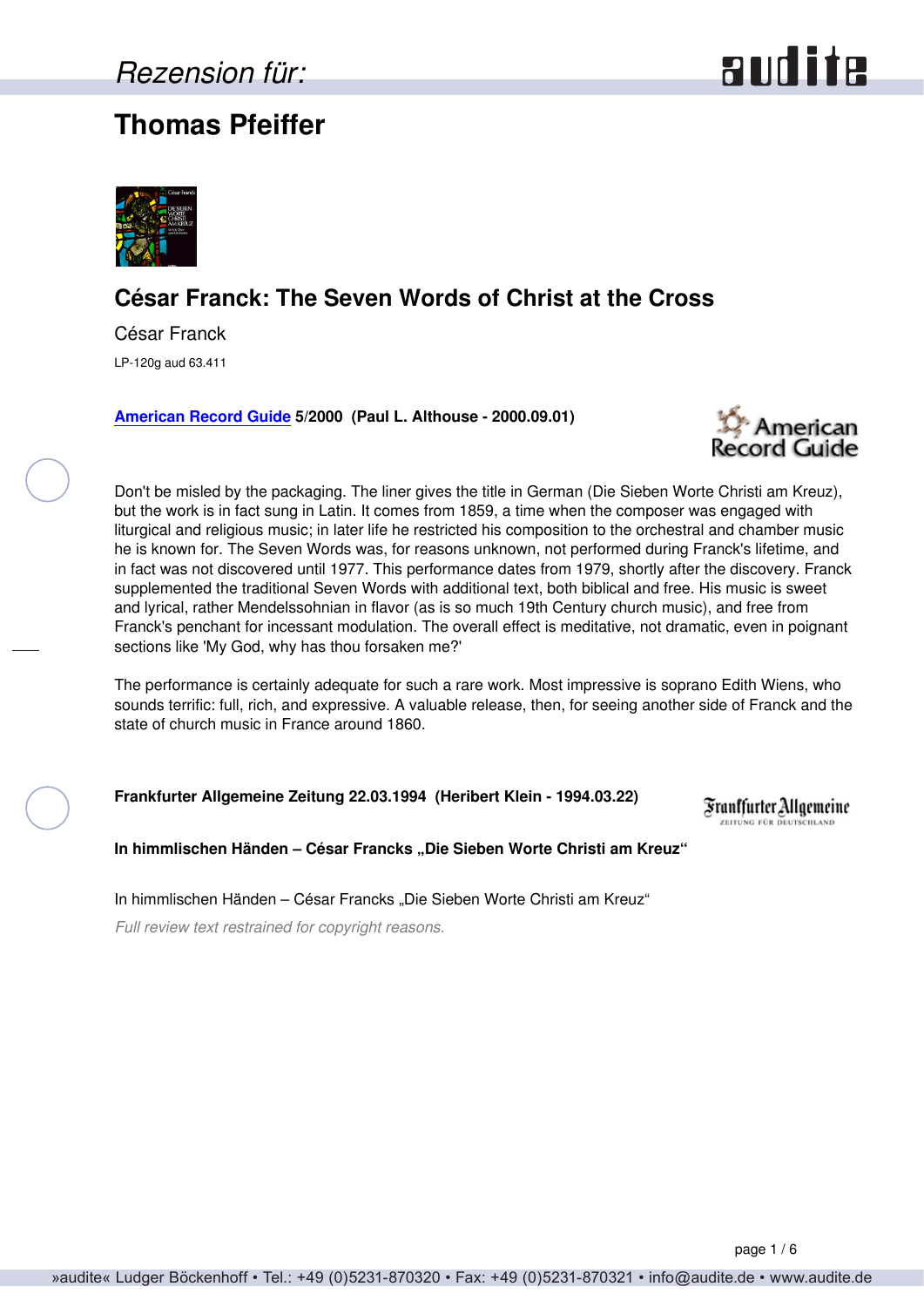### **Hessischer Rundfunk 26.09.1993 (Manfred Wagner - 1993.09.26)**

Von Reger zu César Franck. Audite veröffentlichte zwei geistliche Werke dieses... *Full review text restrained for copyright reasons.*

**Luister November 1994 (W.B. - 1994.11.01)**

Hier sehen wir, wie eine kleine Stadt groß sein kann. Es beweist... *Full review text restrained for copyright reasons.*

**Musikmarkt 01.10.1993 ( - 1993.10.01)**

Auf CD erhältlich ist nun auch ein 1979 entstandener Livemitschnitt von César...

*Full review text restrained for copyright reasons.*

**Neue Zürcher Zeitung 24.03.1994 (Ch. B. - 1994.03.24)**

César Franck hat seinen Platz in der Musikgeschichte vor allem seiner... *Full review text restrained for copyright reasons.*

**Württembergische Blätter für Kirchenmusik 4/1994 (Axel Hoock - 1994.07.01)**

Obwohl César Franck von den Musikhistorikern als Haupt einer französischen...

*Full review text restrained for copyright reasons.*



audite





# musikmarkt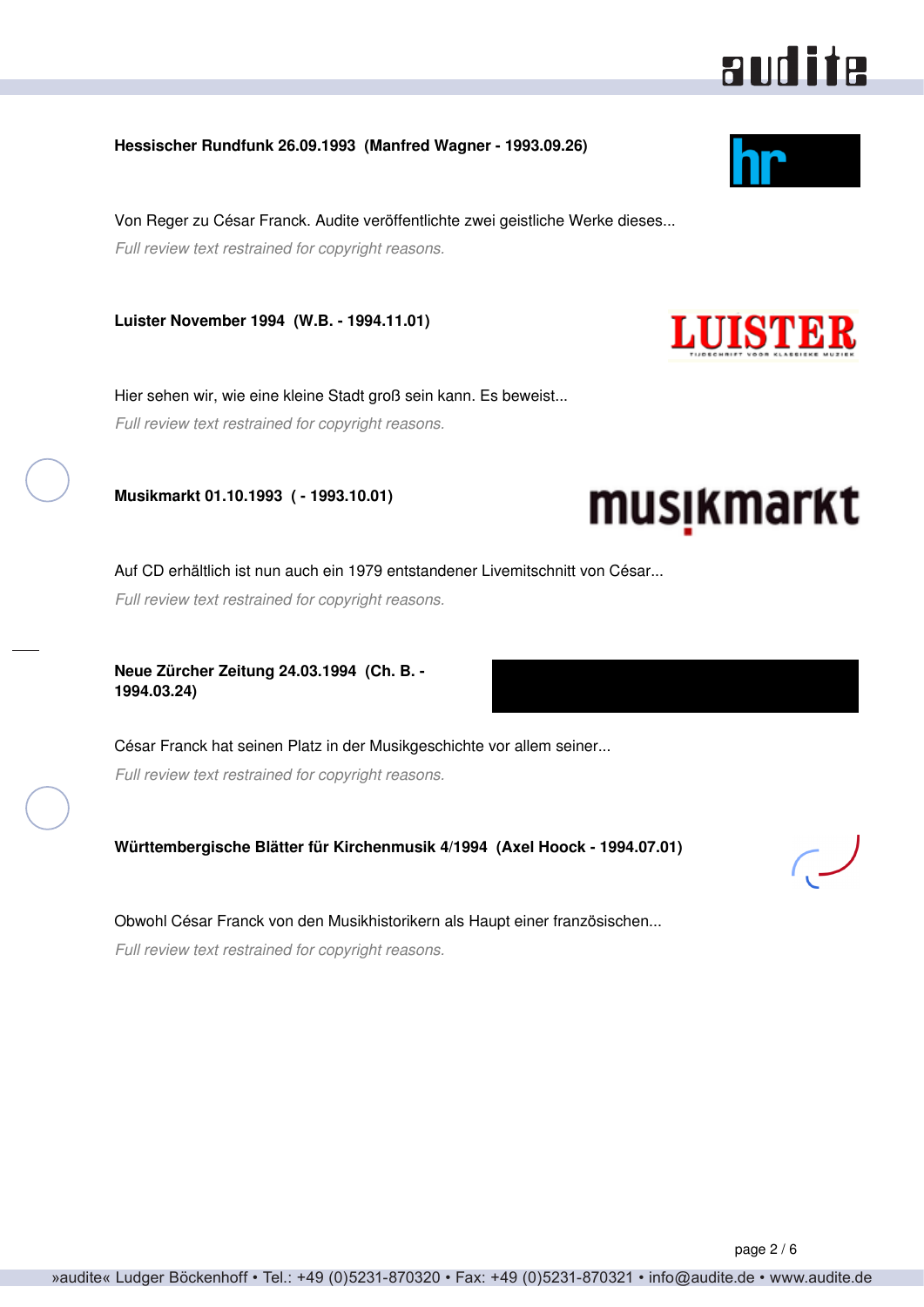# audite

**www.arkivmusic.com 30.05.2000 ( - 2000.05.30)**



One of the most striking works from Cesar Franck's middle period is The Seven... *Full review text restrained for copyright reasons.*



## **César Franck: The Seven Words of Christ at the Cross**

César Franck CD aud 95.432

**[American Record Guide](http://www.americanrecordguide.com) 5/2000 (Paul L. Althouse - 2000.09.01)**



Don\'t be misled by the packaging. The liner gives the title in German (Die Sieben Worte Christi am Kreuz), but the work is in fact sung in Latin. It comes from 1859, a time when the composer was engaged with liturgical and religious music; in later life he restricted his composition to the orchestral and chamber music he is known for. The Seven Words was, for reasons unknown, not performed during Franck\'s lifetime, and in fact was not discovered until 1977. This performance dates from 1979, shortly after the discovery. Franck supplemented the traditional Seven Words with additional text, both biblical and free. His music is sweet and lyrical, rather Mendelssohnian in flavor (as is so much 19th Century church music), and free from Franck\'s penchant for incessant modulation. The overall effect is meditative, not dramatic, even in poignant sections like \'My God, why has thou forsaken me?\'

The performance is certainly adequate for such a rare work. Most impressive is soprano Edith Wiens, who sounds terrific: full, rich, and expressive. A valuable release, then, for seeing another side of Franck and the state of church music in France around 1860.

**www.arkivmusic.com 30.05.2000 ( - 2000.05.30)**



One of the most striking works from Cesar Franck\'s middle period is The Seven...

*Full review text restrained for copyright reasons.*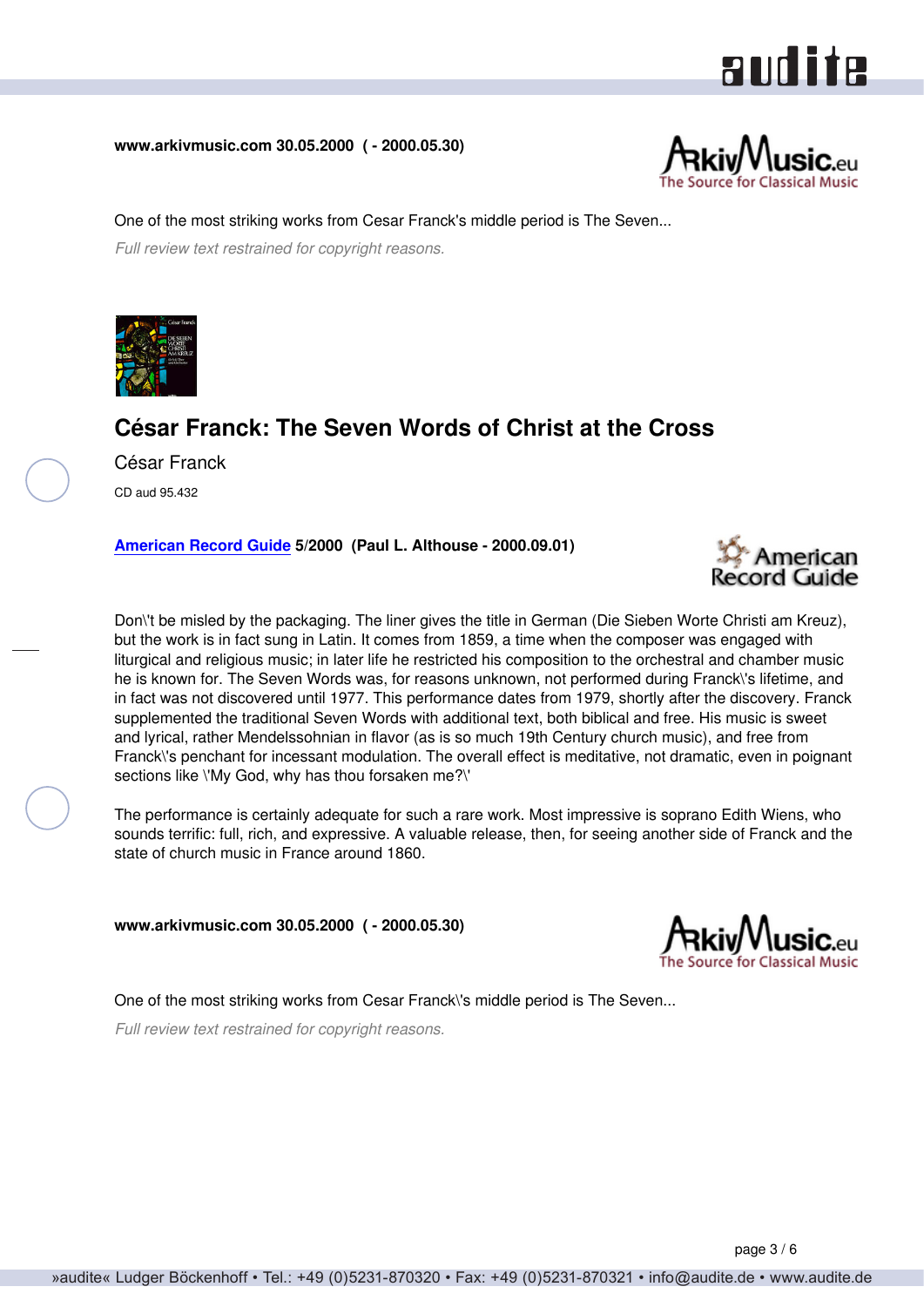### **Württembergische Blätter für Kirchenmusik 4/1994 (Axel Hoock - 1994.07.01)**

Obwohl César Franck von den Musikhistorikern als Haupt einer französischen... *Full review text restrained for copyright reasons.*

**Musikmarkt 01.10.1993 ( - 1993.10.01)**

Auf CD erhältlich ist nun auch ein 1979 entstandener Livemitschnitt von César... *Full review text restrained for copyright reasons.*

**Neue Zürcher Zeitung 24.03.1994 (Ch. B. - 1994.03.24)**

César Franck hat seinen Platz in der Musikgeschichte vor allem seiner... *Full review text restrained for copyright reasons.*

**Hessischer Rundfunk 26.09.1993 (Manfred Wagner - 1993.09.26)**

Von Reger zu César Franck. Audite veröffentlichte zwei geistliche Werke dieses... *Full review text restrained for copyright reasons.*

**Luister November 1994 (W.B. - 1994.11.01)**

Hier sehen wir, wie eine kleine Stadt groß sein kann. Es beweist... *Full review text restrained for copyright reasons.*



musikmarkt







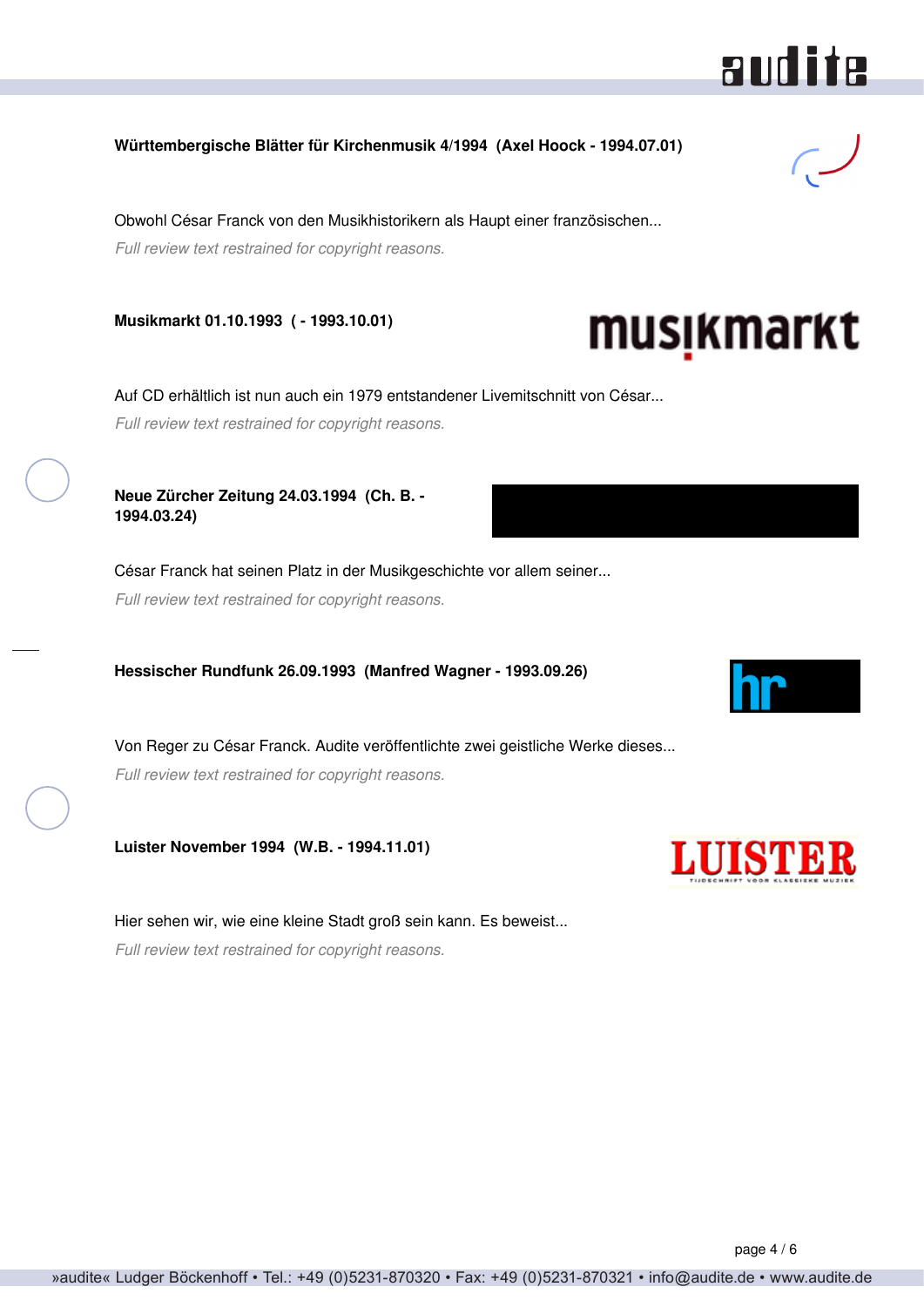# audite

#### **Scherzo Num 174, Abril 2003 (B.M. - 2003.04.01)**

Un destino señaladamente enigmático acompaña a esta obra. Es sabido que... *Full review text restrained for copyright reasons.*

**Frankfurter Allgemeine Zeitung 22.03.1994 (Heribert Klein - 1994.03.22)**

**In himmlischen Händen – César Francks "Die Sieben Worte Christi am Kreuz"**

In himmlischen Händen – César Francks "Die Sieben Worte Christi am Kreuz" *Full review text restrained for copyright reasons.*

**Diverdi Magazin n°169 (abril 2008) (Blas Matamoro - 2008.04.01)**

#### **Una recuperación franckiana**

*Audite graba Las siete palabras de Cristo en la cruz de Franck*

Curiosa es, por demás, la historia de esta obra. No aparece registrada en el catálogo de su autor ni fue ejecutada en vida suya. Por otra parte, su inscripción en el campo religioso la sitúa en las primeras épocas de su producción ya que, no obstante pasar sus últimos cuarenta años como maestro de capilla y organista en la parisina iglesia de Santa Clotilde, abandonó el mundo de la composición piadosa.

Se sabe que la tarea de escribir estas Siete palabras de Cristo en la cruz concluyó en 1859 pero sólo se estrenaron en 1977, gracias a que el estudioso Armin Landgraf halló su manuscrito en la biblioteca de la Universidad de Lieja en 1975. La presente versión, primera mundial, fue tomada en vivo en la Santa Cruz de Gmünd, en 1979, y masterizada en 1993. Su aceptación entre el público aficionado propuso una merecida reedición.

Un Franck relativamente joven (37 años) supo montar un complejo dispositivo donde el juego polifónico es esencial y aparece resuelto con extrema habilidad. Sin duda, el ejemplo oratorial de Mendelssohn está presente y colabora para exal• tar el aspecto dramático del asunto: las palabras finales que pronuncia el Dios encarnado, el Verbo hecho carne, mientras agoniza en su martirio. En su torno, el pueblo de Dios se muestra como multitud coral o como anónimos individuos que repiten, para los Tiempos, las memorables y patéticas sílabas del Redentor. Menos personal que otros aparatos comparables del mismo autor, devotos o profanos (Las beatitudes, Redención, Psyché), no dejan de ostentar, sin embargo, la segura y precio sa mano de quien supo suscribir todos ellos.

page 5 / 6



Frantfurter Allgemeine ELITUNG FÜR DEUTSCHLAND